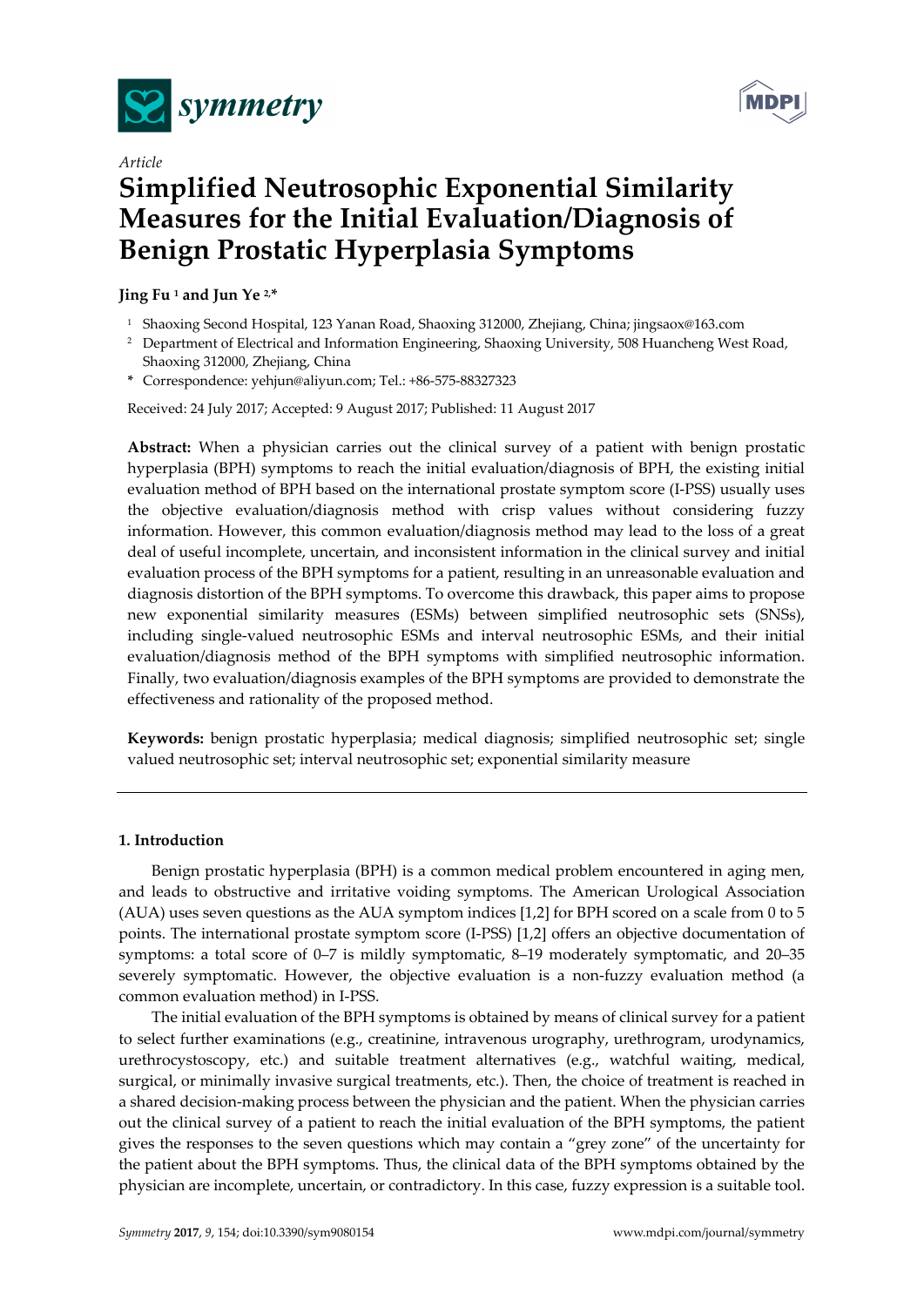Zadeh [3] first introduced the membership/truth degree in 1965 and defined a fuzzy set. Based on a generalization of the fuzzy set, Atanassov [4] introduced the nonmembership/falsity degree in 1986 and defined an intuitionistic fuzzy set (IFS) as a generalization of the fuzzy set. Then, Atanassov and Gargov [5] introduced an interval-valued IFS as a generalization of IFS. Further, Smarandache [6] introduced the degree of indeterminacy/neutrality as an independent component in 1995 and defined a neutrosophic set as the generalization of IFS and the interval-valued IFS. He coined the terms "neutrosophy" and "neutrosophic". From a philosophical point of view, the neutrosophic set can represent uncertain, imprecise, incomplete, and inconsistent information. Its advantage is that the neutrosophic set can express indeterminate and inconsistent information, but IFS and the interval-valued IFS cannot. From a science and engineering point of view, the neutrosophic set will be difficult to apply in real science and engineering fields [7,8] because the truth, indeterminacy, and falsity functions in a neutrosophic set belong to the non-standard interval ]−0, 1+[. Therefore, Smarandache [6] and Wang et al. [7,8] proposed the concepts of a single-valued neutrosophic set (SVNS) and an interval neutrosophic set (INS), where the truth, indeterminacy, and falsity functions are constrained in the real standard interval [0, 1] as the subclasses of the neutrosophic set. Further, Ye [9] introduced the concept of a simplified neutrosophic set (SNS), which is a subclass of the neutrosophic set including the concepts of SVNS and INS. SNSs are very suitable for handling medical diagnosis problems, since a symptom may imply a lot of incomplete, uncertain, and inconsistent information for a disease, which characterizes a relation between symptoms and a disease. Recently, SNSs have been applied to medical diagnosis problems. Ye [10] presented the improved cosine similarity measures between SNSs for medical diagnosis. As a generalization of SVNS, Ye et al. [11,12] introduced a single-valued neutrosophic multiset and the Dice similarity measure and distance-based similarity measures of single-valued neutrosophic multisets, and then applied them to medical diagnosis. Broumi and Deli [13] presented a correlation measure of neutrosophic refined sets (neutrosophic multisets) and their application in medical diagnosis. Broumi and Smarandache [14] introduced an extended Hausdorff distance and its similarity measure of refined neutrosophic sets (neutrosophic multisets) and applied the similarity measure to medical diagnosis. Furthermore, Ye and Fu [15] put forward a single-valued neutrosophic similarity measure based on tangent function and the tangent similarity measure-based multi-period medical diagnosis method (a dynamic medical diagnosis method).

However, it is difficult to adapt the above-mentioned diagnosis methods to deal with the evaluation problems of BPH with simplified neutrosophic information. Generally, the existing initial evaluation method of BPH is commonly based on I-PSS [1,2] and uses the objective evaluation/diagnosis method with crisp values without considering fuzzy information. Hence, this common evaluation/diagnosis method may lose a lot of incomplete, uncertain, and inconsistent information in the clinical survey and initial evaluation process of the BPH symptoms for a patient, resulting in unreasonable evaluation and diagnosis distortion of the BPH symptoms. To overcome this drawback, this paper aims to propose new exponential similarity measures (ESMs) between SNSs, including single-valued neutrosophic ESMs and interval neutrosophic ESMs, and their initial evaluation/diagnosis method of the BPH symptoms with simplified neutrosophic information.

The rest of the article is structured as follows. In Section 2, we briefly introduce some basic concepts of SNSs. Section 3 proposes ESMs between SNSs based on exponential function, including single-valued neutrosophic ESMs and interval neutrosophic ESMs, and investigates their properties. In Section 4, the initial evaluation/diagnosis methods of the BPH symptoms are presented based on the ESMs under a simplified neutrosophic environment, and then two examples of the evaluation of BPH symptoms are given to show the effectiveness and rationality of the proposed evaluation method. Conclusions and further research are given in Section 5.

#### **2. Basic Concepts of SNSs**

The SNS introduced by Ye [9] is the generalization of an IFS and an interval-valued IFS, and gives us an additional possibility to represent incomplete, uncertain, and inconsistent information,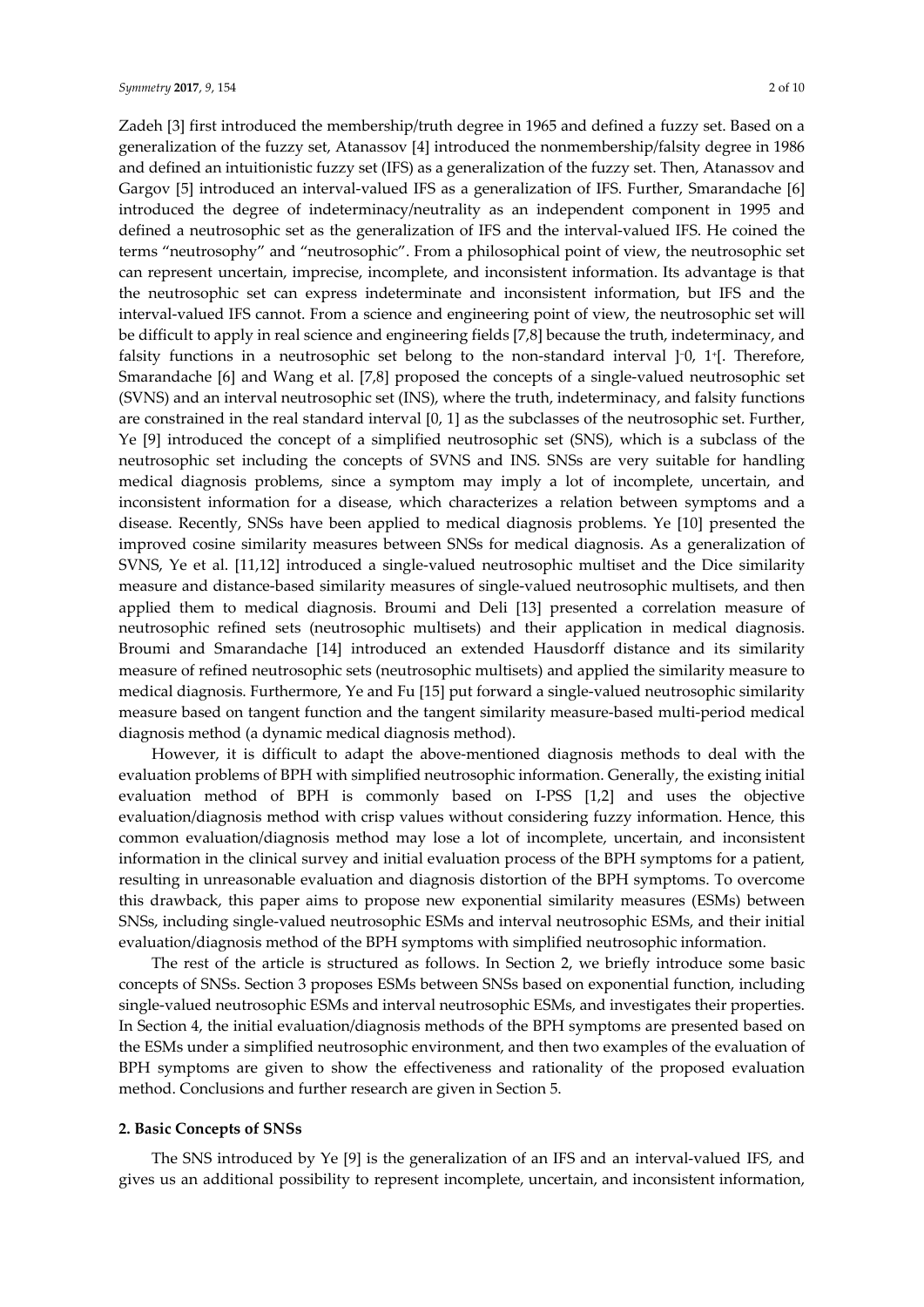which exists in real world. Therefore, it is more suitable for applications in an indeterminate and inconsistent environment. The definition of SNS is introduced as follows.

**Definition 1.** *In reference [9], let N be an SNS in a universe of discourse X, which is characterized by a truth-membership function*  $T_N(x)$ , an indeterminacy-membership function  $I_N(x)$ , and a falsity-membership *function F<sub>N(x)</sub>. Then, the SNS N can be expressed as*  $N = \{ (x, T_N(x), I_N(x), F_N(x)) | x \in X \}$ , where  $T_N(x)$ ,

*IN(x), and FN(x) are singleton subintervals/subsets in the real standard [0, 1], such that TN(x): X*  $\rightarrow$ *[0, 1], I<sub>N</sub>(x): X → [0, 1], and F<sub>N</sub>(x): X → [0, 1].* 

As a subclass of the neutrosophic set, the SNS *N* contains SVNS for  $T_N(x)$ ,  $I_N(x)$ ,  $F_N(x) \in [0,$ 1], and  $0 \le T_N(x) + I_N(x) + F_N(x) \le 3$ , and INS for  $T_N(x)$ ,  $I_N(x)$ ,  $F_N(x) \subseteq [0, 1]$  and  $0 \le \sup T_N(x) + \sup$  $I_N(x)$  + sup  $F_N(x) \leq 3$  for each point *x* in *X*.

Assume that  $M = \left\{ \left\langle x, T_M(x), I_M(x), F_M(x) \right\rangle | x \in X \right\}$  and  $N = \left\{ \left\langle x, T_N(x), I_N(x), F_N(x) \right\rangle | x \in X \right\}$  are two SNSs in X. If  $T_M(x)$ ,  $I_M(x)$ ,  $F_M(x) \in [0, 1]$ ,  $0 \le T_M(x) + I_M(x) + F_M(x) \le 3$ ,  $T_N(x)$ ,  $I_N(x)$ ,  $F_N(x) \in [0, 1]$ , and  $0 \leq T_N(x) + I_N(x) + F_N(x) \leq 3$  for each point *x* in *X*, then *M* and *N* are reduced to two SVNSs. Thus, the inclusion, equation, and complement for SNSs *M* and *N* are defined, respectively, as follows [9]:

- (1) *N* ⊆ *M* if and only if  $T_N(x)$  ≤  $T_M(x)$ ,  $I_N(x)$  ≥  $I_M(x)$ ,  $F_N(x)$  ≥  $F_M(x)$  for any *x* in *X*;
- (2)  $N = M$  if and only if  $N \subseteq M$  and  $M \subseteq N$ ;
- (3)  $M^c = \{(x, F_M(x), 1 I_M(x), T_M(x)) | x \in X\}$  and  $N^c = \{(x, F_N(x), 1 I_N(x), T_N(x)) | x \in X\}$ .

Assume that  $M = \{(x, T_M(x), I_M(x), F_M(x)) | x \in X\}$  and  $N = \{(x, T_N(x), I_N(x), F_N(x)) | x \in X\}$ are two SNSs in X. If  $T_M(x)$ ,  $I_M(x)$ ,  $F_M(x) \subseteq [0, 1]$ ,  $0 \leq$  sup  $T_M(x)$  + sup  $I_M(x)$  + sup  $F_M(x) \leq 3$ ,  $T_N(x)$ ,  $I_N(x)$ ,  $F_N(x) \subseteq [0, 1]$ , and  $0 \le \sup T_N(x) + \sup I_N(x) + \sup F_N(x) \le 3$  for each point *x* in *X*, then *M* and *N* are reduced to two INSs. Thus, the inclusion, equation, and complement for SNSs *N* and *M* are defined, respectively, as follows [9]:

- (1) *N* ⊆ *M* if and only if inf  $T_N(x)$  ≤ inf  $T_M(x)$ , inf  $I_N(x)$  ≥ inf  $I_M(x)$ , inf  $F_N(x)$  ≥ inf  $F_M(x)$ , sup  $T_N(x)$ ≤ sup  $T_M(x)$ , sup  $I_N(x)$  ≥ sup  $I_M(x)$ , sup  $F_N(x)$  ≥ sup  $F_M(x)$  for any  $x$  in  $X$ ;
- (2)  $N = M$  if and only if  $N \subseteq M$  and  $M \subseteq N$ ;
- (3)  $M^c = \left\{ (x, [\inf F_M(x), \sup F_M(x)] , [1 \sup I_M(x), 1 \inf I_M(x)] , [\inf T_M(x), \sup T_M(x)] \right\} | x \in X \right\}$  $N^{c} = \left\{ (x, [\inf F_{N}(x), \sup F_{N}(x)], [1 - \sup I_{N}(x), 1 - \inf I_{N}(x)], [\inf T_{N}(x), \sup T_{N}(x)] \right\} | x \in X \right\}$

Especially when the upper and lower ends of the interval numbers  $T_M(x)$ ,  $I_M(x)$ ,  $F_M(x)$  in M and  $T_N(x)$ ,  $I_N(x)$ ,  $F_N(x)$  in *N* are equal, the INSs *M* and *N* are reduced to the SVNSs *M* and *N*. Therefore, SVNSs are the special cases of INSs, and also SVNSs and INSs are also the special cases of SNSs.

## **3. ESMs of SNSs**

Based on an exponential function, this section proposes ESMs between SNSs, including single-valued neutrosophic ESMs and interval neutrosophic ESMs, and investigates their properties.

**Definition 2.** *Let*  $M = \{(\alpha_i, T_M(\alpha_i), I_M(\alpha_i), F_M(\alpha_i)) | \alpha_i \in X\}$  and  $N = \{(\alpha_i, T_N(\alpha_i), I_N(\alpha_i)) | \alpha_i \in X\}$  be any *two SVNSs in*  $X = \{x_1, x_2, ..., x_n\}$ . Thus, we can define an ESM between N and M as follows:

$$
E_1(M, N) = \frac{1}{n} \sum_{j=1}^n \frac{\exp\left(-\frac{1}{3} \left( \left| T_M(x_j) - T_N(x_j) \right| + \left| I_M(x_j) - I_N(x_j) \right| + \left| F_M(x_j) - F_N(x_j) \right| \right) \right) - \exp(-1)}{1 - \exp(-1)}.
$$
(1)

Obviously, ESM has the following proposition.

**Proposition 1.** For two SVNSs M and N in  $X = \{x_1, x_2, ..., x_n\}$ , the ESM E<sub>1</sub>(M, N) should satisfy the *following properties (1)–(4):*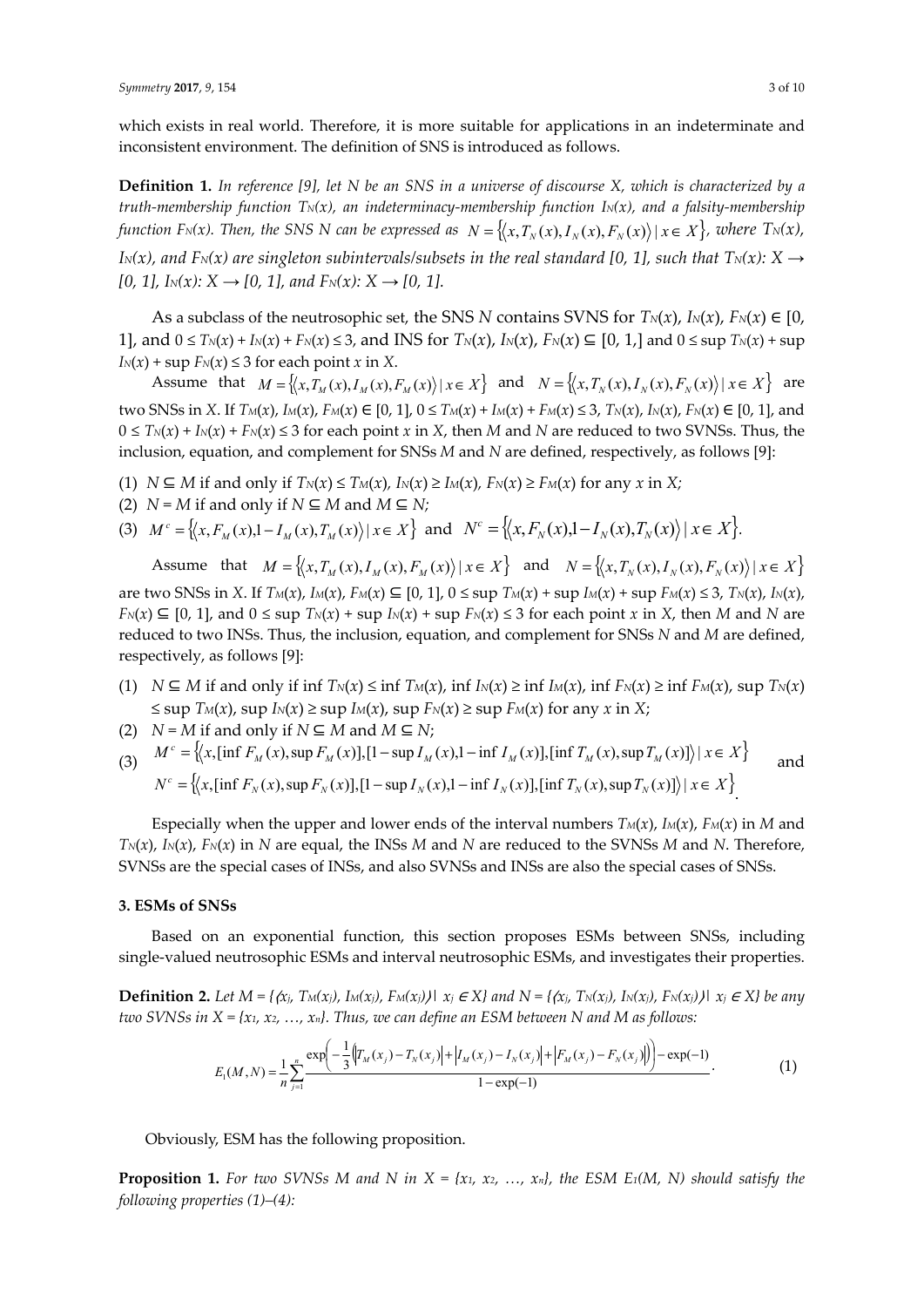*Symmetry* **2017**, *9*, 154 4 of 10

- $(1)$  *0* ≤ *E*<sub>1</sub>(*M*, *N*) ≤ 1;
- *(2)*  $E_1(M, N) = 1$  if and only if  $M = N$ , i.e.,  $T_M(x_i) = T_N(x_i)$ ,  $I_M(x_i) = I_N(x_i)$ , and  $F_M(x_i) = F_N(x_i)$  for  $x_i \in X$  (j = *1, 2, …, n);*
- (3)  $E_1(M, N) = E_1(N, M);$
- (4) If P is an SVNS in X and M  $\subseteq N \subseteq P$ , then  $E_1(M, P) \le E_1(M, N)$  and  $E_1(M, P) \le E_1(N, P)$ .

**Proof.** (1) Since there are  $T_M(x_i) I_M(x_i) F_M(x_i) \in [0, 1]$  and  $T_N(x_i) I_N(x_i) F_N(x_i) \in [0, 1]$  in the two SVNSs *M* and *N*, the distance  $\left|\left|\frac{T_M(x_i) - T_N(x_i)}{T_M(x_i) - I_N(x_i)}\right| + \left|\frac{F_M(x_i) - F_N(x_i)}{F_M(x_i) - F_N(x_i)}\right|\right|$  lies between 0 and 1.

By applying Equation (1), ESM also lies between 0 and 1. Hence, there is  $0 \le E_1(M, N) \le 1$ .

(2) For the two SVNSs *M* and *N*, if  $M = N$ , this implies  $T_M(x_j) = T_N(x_j)$ ,  $I_M(x_j) = I_N(x_j)$ ,  $F_M(x_j) = F_N(x_j)$ for  $x_j \in X$  and  $j = 1, 2, ..., n$ . Hence, there are  $|T_M(x_j) - T_N(x_j)| = 0$ ,  $|I_M(x_j) - I_N(x_j)| = 0$ , and

 $| F_M(x_j) - F_N(x_j) | = 0$ . Thus, we can obtain the following result:

$$
E_1(M, N) = \frac{1}{n} \sum_{j=1}^n \frac{\exp\left(-\frac{1}{3}(|T_M(x_j) - T_N(x_j)| + |I_M(x_j) - I_N(x_j)| + |F_M(x_j) - F_N(x_j)|)\right) - \exp(-1)}{1 - \exp(-1)}
$$
  
= 
$$
\frac{n(1 - \exp(-1)) / (1 - \exp(-1))}{n} = 1.
$$

If  $E_1(M, N) = 1$ , we have the following equation:

$$
E_1(M, N) = \frac{1}{n} \sum_{j=1}^n \frac{\exp\left(-\frac{1}{3} \left( \left|T_M(x_j) - T_N(x_j)\right| + \left|I_M(x_j) - I_N(x_j)\right| + \left|F_M(x_j) - F_N(x_j)\right|\right)\right) - \exp(-1)}{1 - \exp(-1)} = 1.
$$

Then, there exists the following result:

$$
\frac{\exp\left(-\frac{1}{3}(|T_M(x_j) - T_N(x_j)| + |I_M(x_j) - I_N(x_j)| + |F_M(x_j) - F_N(x_j)|)\right) - \exp(-1)}{(1 - \exp(-1))} = 1.
$$

This implies  $(1 - \exp(-1)) / (1 - \exp(-1)) = 1$ , and then there are  $|T_M(x_j) - T_N(x_j)| = 0$ ,  $|I_M(x_i) - I_N(x_i)| = 0$ , and  $|F_M(x_i) - F_N(x_i)| = 0$ . Thus, these equalities indicate that  $T_M(x_i) =$ *T*<sub>*N*</sub>(*x<sub>j</sub>*), *I*<sub>*M*</sub>(*x<sub>j</sub>*) = *I<sub>N</sub>*(*x<sub>j</sub>*), and *F<sub>M</sub>*(*x<sub>j</sub>*) = *F<sub>N</sub>*(*x<sub>j</sub>*) for *x<sub>j</sub>* ∈ *X* and *j* = 1, 2, …, *n*. Hence *M* = *N*.

(3) Proof is straightforward.

(4) If  $M \subseteq N \subseteq P$ , then this implies  $T_M(x_j) \leq T_N(x_j) \leq T_P(x_j)$ ,  $I_M(x_j) \geq I_N(x_j) \geq I_P(x_j)$ ,  $F_M(x_j) \geq F_N(x_j) \geq$ *FP*(*x<sub>j</sub>*) for  $x_j \in X$  and  $j = 1, 2, ..., n$ . Then, we have

$$
\left|T_M(x_j) - T_N(x_j)\right| \le \left|T_M(x_j) - T_P(x_j)\right|, \ \left|T_N(x_j) - T_P(x_j)\right| \le \left|T_M(x_j) - T_P(x_j)\right|,
$$
  

$$
\left|I_M(x_j) - I_N(x_j)\right| \le \left|I_M(x_j) - I_P(x_j)\right|, \ \left|I_N(x_j) - I_P(x_j)\right| \le \left|I_M(x_j) - I_P(x_j)\right|,
$$
  

$$
\left|F_M(x_j) - F_N(x_j)\right| \le \left|F_M(x_j) - F_P(x_j)\right|, \ \left|F_N(x_j) - F_P(x_j)\right| \le \left|F_M(x_j) - F_P(x_j)\right|.
$$

Hence,  $E_1(M, P) \leq E_1(M, N)$  and  $E_1(M, P) \leq E_1(N, P)$  since the exponential function  $\left\|\frac{T_M(x_i)-T_N(x_i)}{T_M(x_i)+|I_M(x_i)-I_N(x_i)|+|F_M(x_i)-F_N(x_i)|\right\}\right|$ J  $\left(-\frac{1}{2}\left|T_M(x_i) - T_N(x_i)\right| + \left|I_M(x_i) - I_N(x_i)\right| + \left|F_M(x_i) - F_N(x_i)\right|\right|$ l  $\exp\left(-\frac{1}{3}\left(\left|T_M(x_j)-T_N(x_j)\right|+\left|I_M(x_j)-I_N(x_j)\right|+\left|F_M(x_j)-F_N(x_j)\right|\right)\right)$  is a decreasing function.

Therefore, the proofs of these properties are completed. □

Generally, one takes the weight of each element  $x_j$  for  $x_j \in X$  into account and assumes that the weight of an element *x<sub>j</sub>* is *w<sub>j</sub>* (*j* = 1, 2, …, *n*) with *w<sub>j</sub>*  $\in$  [0, 1] and  $\sum_{j=1}^{n} w_j = 1$  $w_j^{\prime} = 1$ . Hence, we can introduce the following weighted ESM between *M* and *N*: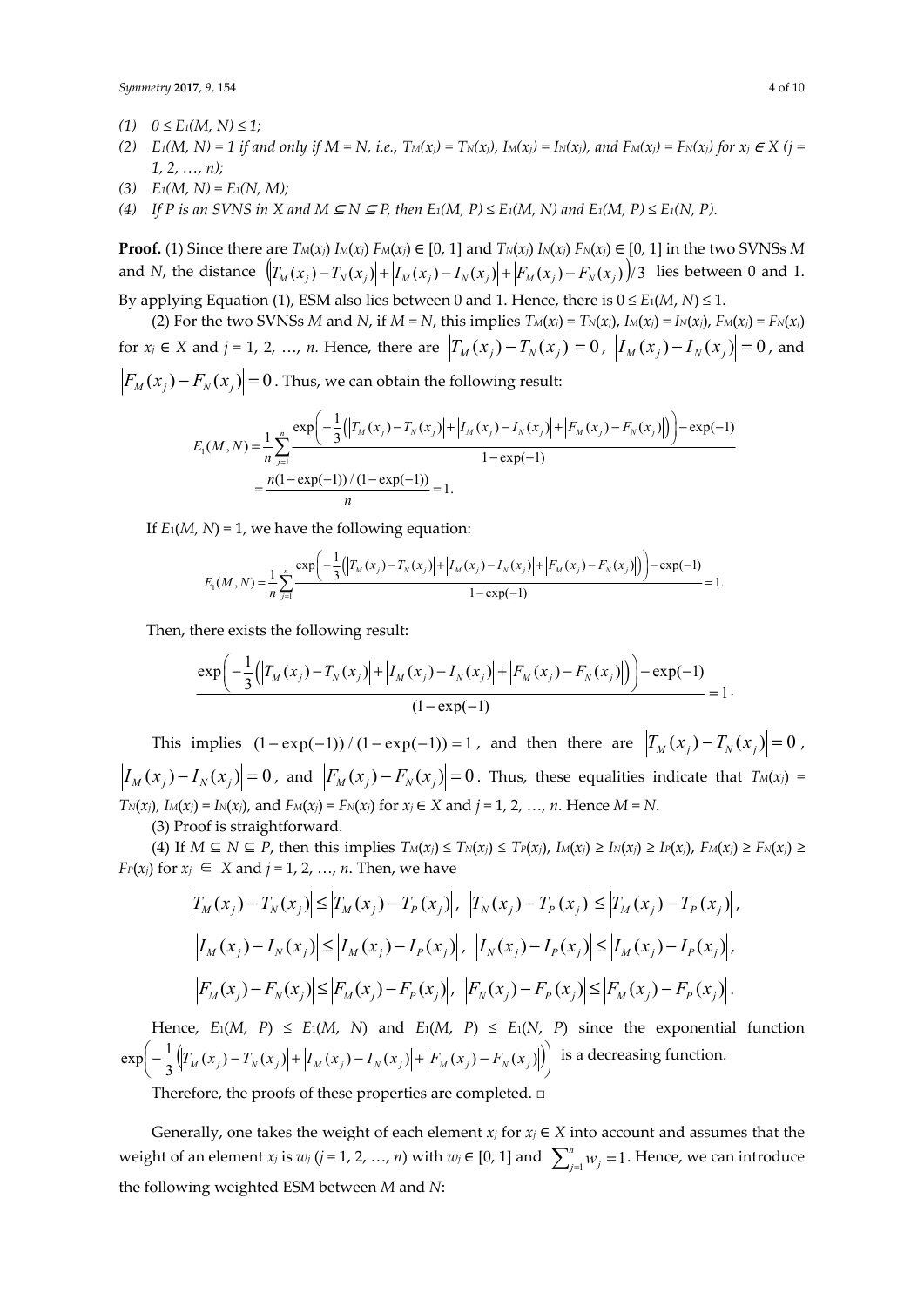$$
W_1(M,N) = \sum_{j=1}^n w_j \frac{\exp\left(-\frac{1}{3}\left(|T_M(x_j) - T_N(x_j)| + |I_M(x_j) - I_N(x_j)| + |F_M(x_j) - F_N(x_j)|\right)\right) - \exp(-1)}{1 - \exp(-1)}.
$$
 (2)

Clearly, the ESM *W*1(*M*, *N*) should satisfy the properties (1)–(4) in Proposition 1. Especially when  $w_j = 1/n$  for  $j = 1, 2, ..., n$ , Equation (2) reduces to Equation (1).

Similarly, we can extend the ESMs of SVNSs to propose ESMs between INSs.

Let  $M = \{ (x_i, T_M(x_i), I_M(x_i), F_M(x_i)) \mid x_i \in X \}$  and  $N = \{ (x_i, T_N(x_i), I_N(x_i), F_N(x_i)) \mid x_i \in X \}$  be any two INSs in  $X = \{x_1, x_2, ..., x_n\}$ , where  $T_M(x_j) = \{ \inf T_M(x_j), \sup T_M(x_j) \} \subseteq [0, 1], L_M(x_j) = \{ \inf I_M(x_j), \sup I_M(x_j) \} \subseteq$ [0, 1], and *FM*(*xj*) = [inf *FM*(*xj*), sup *FM*(*xj*)] ⊆ [0, 1] in *M* for any *xj* ∈ *X* are denoted by  $T_M(x_i) = [T_M^L(x_i), T_M^U(x_i)], \ \ I_M(x_i) = [T_M^L(x_i), T_M^U(x_i)],$  and  $F_M(x_i) = [F_M^L(x_i), F_M^U(x_i)],$  respectively, and  $T_N(x_i) =$ [inf  $T_N(x_j)$ , sup  $T_N(x_j)$ ]  $\subseteq$  [0, 1],  $I_N(x_j)$  = [inf  $I_N(x_j)$ , sup  $I_N(x_j)$ ]  $\subseteq$  [0, 1], and  $F_N(x_j)$  = [inf  $F_N(x_j)$ , sup  $F_N(x_j)$ ]  $\subseteq$  $[0, 1]$  in N for any  $x_i \in X$  are denoted by  $T_N(x_i) = [T_N^L(x_i), T_N^U(x_i)]$ ,  $I_N(x_i) = [I_N^L(x_i), I_N^U(x_i)]$ , and  $F_N(x_i) = [F_N^L(x_i), F_N^U(x_i)]$ , respectively, for convenience. Then, based on the extension of the above similarity measures Equations (1) and (2), we can introduce the following two ESMs between *M* and *N*:

$$
E_2(M, N) = \frac{1}{n} \sum_{j=1}^n \frac{\exp\left(-\frac{1}{6} \left| \left| \frac{T_M^L(x_j) - T_N^L(x_j)}{\left| + \left| T_M^U(x_j) - T_N^U(x_j) \right| + \left| I_M^U(x_j) - I_N^U(x_j) \right| + \left| F_M^U(x_j) - F_N^U(x_j) \right| \right| \right) \right) - \exp(-1)}{1 - \exp(-1)} \n\frac{\exp\left(-\frac{1}{6} \left| \frac{T_M^L(x_j) - T_N^L(x_j)}{\left| + \left| T_M^U(x_j) - T_N^U(x_j) \right| + \left| I_M^L(x_j) - I_N^U(x_j) \right| + \left| F_M^U(x_j) - F_N^U(x_j) \right| \right| \right)}{1 - \exp(-1)} \nW_2(M, N) = \sum_{j=1}^n w_j \frac{\exp\left(-\frac{1}{6} \left| \frac{T_M^L(x_j) - T_N^L(x_j)}{\left| + \left| T_M^U(x_j) - T_N^U(x_j) \right| + \left| I_M^U(x_j) - I_N^U(x_j) \right| + \left| F_M^U(x_j) - F_N^U(x_j) \right| \right| \right) \right) - \exp(-1)}{1 - \exp(-1)}
$$
\n(4)

where  $w_j$  is the weight of an element  $x_j$  ( $j = 1, 2, ..., n$ ) with  $w_j \in [0, 1]$  and  $\sum_{j=1}^n w_j = 1$  $\sum_{j=1}^{n} w_j = 1.$ 

Obviously, Equations (1) and (2) are the special cases of Equations (3) and (4) when the upper and lower ends of the interval numbers  $T_M(x_j)$ ,  $I_M(x_j)$ ,  $F_M(x_j)$  in *M* and  $T_N(x_j)$ ,  $I_N(x_j)$ ,  $F_N(x_j)$  in *N* are equal. Therefore, the above ESMs of INSs also satisfy properties (1)–(4) in Proposition 1. The proof is similar to that of Proposition 1, and thus it is not repeated here.

#### **4. Initial Evaluation/Diagnosis Method of BPH Using the ESMs**

According to the seven questions in the AUA symptom indexes [1,2] for BPH, we can consider a set of the seven questions  $Q = \{Q_1 \}$  (Over the past month, how often have you had a sensation of not emptying your bladder completely after you finished urinating?), *Q*2 (Over the past month, how often have you had to urinate again less than two hours after you finished urinating?), *Q*3 (Over the past month, how often have you found you stopped and started again several times when you urinated?), *Q*4 (Over the past month, how often have you found it difficult to postpone urination?), *Q*5 (Over the past month, how often have you had a weak urinary stream?), *Q*6 (Over the past month, how often have you had to push or strain to begin urination?), *Q*7 (Over the past month, how many times did you most typically get up to urinate from the time you went to bed at night until the time you got up in the morning?)} for a physician to survey the patients' BPH symptoms. The clinical survey of the number of BPH symptoms in the 5 times for a patient  $P_k$  ( $k = 1, 2, ..., t$ ) can be constructed by Table 1, where *T*, *I*, and *F* denote truth, indeterminacy, and falsity, respectively.

**Table 1.** The number of benign prostatic hyperplasia (BPH) symptoms in the 5 times for a patient *Pk*. T: true; I: indeterminate; F: false.

| Ouestion                                                                                              |  |  |
|-------------------------------------------------------------------------------------------------------|--|--|
| Q <sub>1</sub> : Over the past month, how often have you had a sensation of not emptying your bladder |  |  |
| completely after you finished urinating?                                                              |  |  |
| Q: Over the past month, how often have you had to urinating again less than two hours after you       |  |  |
| finished urinating?                                                                                   |  |  |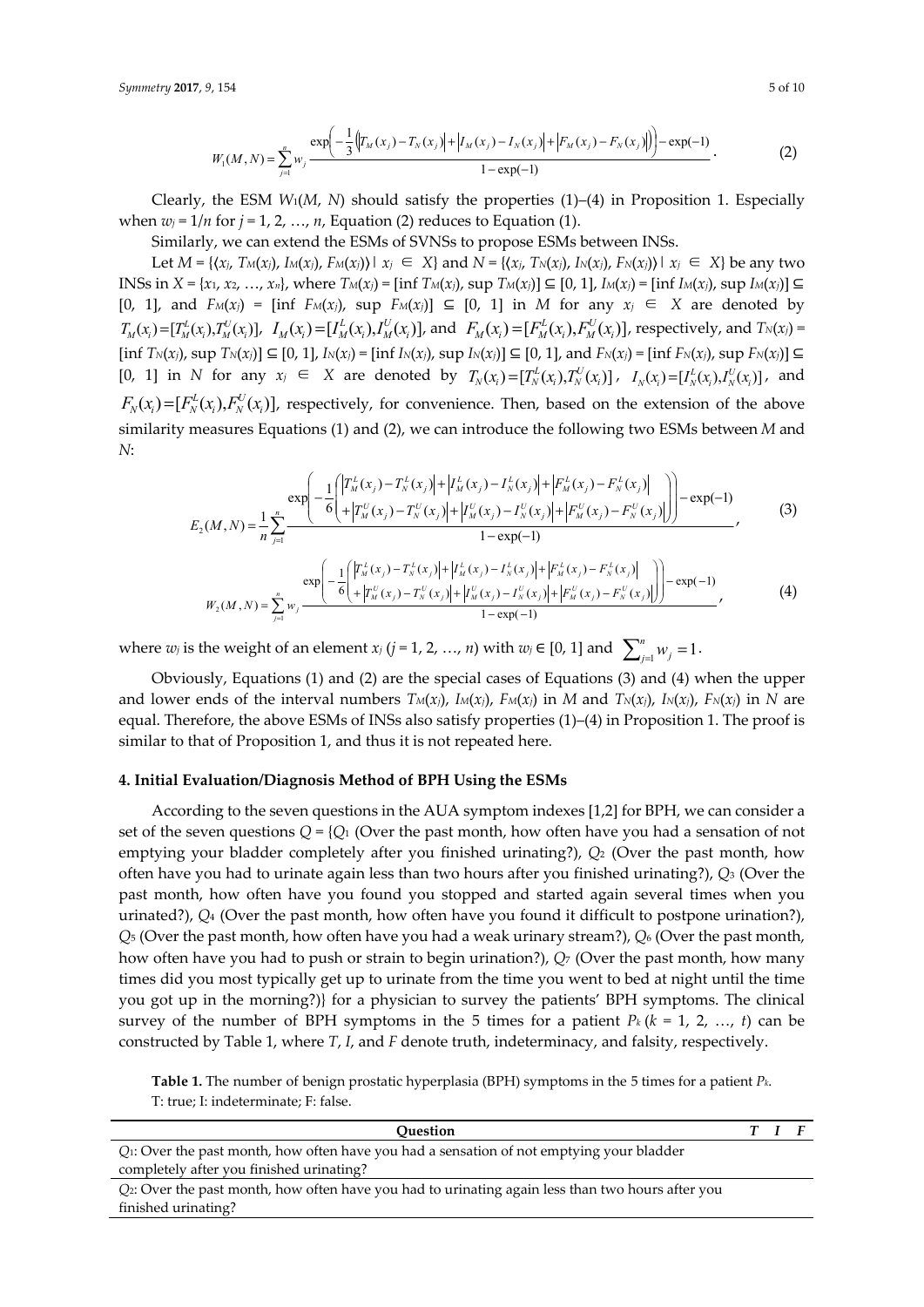| Q <sub>3</sub> : Over the past month, how often have you found you stopped and started again several times |
|------------------------------------------------------------------------------------------------------------|
| when you urinated?                                                                                         |
| $Q_4$ : Over the past month, how often have you found it difficult to postpone urination?                  |
| $Q5$ : Over the past month, how often have you had a week urinary stream?                                  |
| $Q_6$ : Over the past month, how often have you had to push or strain to begin urination?                  |
| $Q$ . Over the past month, how many times did you most typically get up to urinate from the time           |
| you went to bed at night until the time you got up in the morning?                                         |

Based on I-PSS [1,2], BPH can be divided into the four types of symptoms, which are represented by a set of the four types of symptoms  $S = \{S_1 \text{ (Normal symptom)}, S_2 \text{ (Mild symptom)}, S_3 \}$ (Moderate symptom), *S*4 (Severe symptom)} as the symptom knowledge for the initial evaluation of BPH patients, as shown in Table 2.

**Table 2.** Four types of BPH symptoms with simplified neutrosophic information.

| $S_i$ (Symptom Type)            | $\mathbf{O}_1$    | U2                | U3                | O4                | U <sub>5</sub>    | Q6                | O <sub>7</sub>    |
|---------------------------------|-------------------|-------------------|-------------------|-------------------|-------------------|-------------------|-------------------|
| $S_1$ (Normal symptom)          | 0, 0, 1           | 0, 0, 1           | <0.0.1>           | 0, 0, 1           | 0, 0, 1           | < 0.01            | 0, 0, 1           |
| $S_2$ (Mild symptom)            | $<$ 0.2, 0.8 $>$  | < 0.02008 >       | < 0.02008 >       | $<$ 0.2, 0.8 $>$  | < 0.02008 >       | $<$ 0.2, 0.8 $>$  | $<$ 0.2, 0.8 $>$  |
| $S_3$ (Moderate symptom)        | < 0.2, 0.4, 0.4 > | < 0.2, 0.4, 0.4 > | < 0.2, 0.4, 0.4 > | < 0.2, 0.4, 0.4 > | < 0.2, 0.4, 0.4 > | < 0.2, 0.4, 0.4 > | < 0.2, 0.4, 0.4 > |
| S <sub>4</sub> (Severe symptom) | < 0.6, 0.4, 0>    | < 0.6, 0.4, 0>    | < 0.6, 0.4, 0>    | <0.6, 0.4, 0>     | <0.6, 0.4, 0>     | < 0.6, 0.4, 0>    | <0.6, 0.4, 0>     |
|                                 |                   |                   |                   |                   |                   |                   |                   |

From Table 2, the BPH symptom types of patients with respect to all the questions can be represented by the following SNS information:

*S*1 = {〈*Q*1, 0, 0, 1〉, 〈*Q*2, 0, 0, 1〉, 〈*Q*3, 0, 0, 1〉, 〈*Q*4, 0, 0, 1〉, 〈*Q*5, 0, 0, 1〉, 〈*Q*6, 0, 0, 1〉, 〈*Q*7, 0, 0, 1〉},

*S*2 = {〈*Q*1, 0, 0.2, 0.8〉, 〈*Q*2, 0, 0.2, 0.8〉, 〈*Q*3, 0, 0.2, 0.8〉, 〈*Q*4, 0, 0.2, 0.8〉, 〈*Q*5, 0, 0.2, 0.8〉, 〈*Q*6, 0, 0.2, 0.8〉, 〈*Q*7, 0, 0.2, 0.8〉},

*S*3 = {〈*Q*1, 0.2, 0.4, 0.4〉, 〈*Q*2, 0.2, 0.4, 0.4〉, 〈*Q*3, 0.2, 0.4, 0.4〉, 〈*Q*4, 0.2, 0.4, 0.4〉, 〈*Q*5, 0.2, 0.4, 0.4〉, 〈*Q*6, 0.2, 0.4, 0.4〉, 〈*Q*7, 0.2, 0.4, 0.4〉}.

*S*4 = {〈*Q*1, 0.6, 0.4, 0〉, 〈*Q*2, 0.6, 0.4, 0〉, 〈*Q*3, 0.6, 0.4, 0〉, 〈*Q*4, 0.6, 0.4, 0〉, 〈*Q*5, 0.6, 0.4, 0〉, 〈*Q*6, 0.6, 0.4, 0〉,  $\langle Q_7, 0.6, 0.4, 0 \rangle$ .

Assume that we give the clinical survey for *t* BPH patients by using Table 1 to obtain the *t* patients' responses of the BPH symptom which are represented by the form of truth, indeterminacy, and falsity values. For a patient  $P_k$  ( $k = 1, 2, ..., t$ ) with SNS information, we can give the following evaluation/diagnosis method.

To give a proper evaluation/diagnosis for a patient *Pk* with BPH symptoms, we can calculate the similarity measure  $W_q(P_k, S_i)$  for  $q = 1$  or 2,  $i = 1, 2, 3, 4$  and  $k = 1, 2, ..., t$ . The proper BPH symptom  $\text{evaluation } S_{i^*} \text{ for patient } P_k \text{ is derived by } i^* = \underset{1 \le i \le 4}{\text{argmax}} \{W_q(P_k, S_i)\}$ .

To illustrate the evaluation/diagnosis process of the BPH symptoms, we provide two evaluation/diagnosis examples of the BPH symptoms to demonstrate the applications and effectiveness of the proposed evaluation/diagnosis method under simplified neutrosophic (single-valued neutrosophic and interval neutrosophic) environments.

#### *4.1 Initial Evaluation of the BPH Symptoms Under a Single-Valued Neutrosophic Environment*

In some cases, we can obtain that data collected from the clinical survey of patients are single values rather than interval values for *T*, *I*, and *F*. In this case, ESM of SVNSs is a better tool to give a proper initial evaluation of a patient's BPH symptoms.

**Example 1.** *Assume that we give a clinical survey for three BPH patients by using Table 1, and then we can obtain the three patients' responses of the BPH symptoms which are represented by the form of truth, indeterminacy, and falsity values, as shown in Table 3.*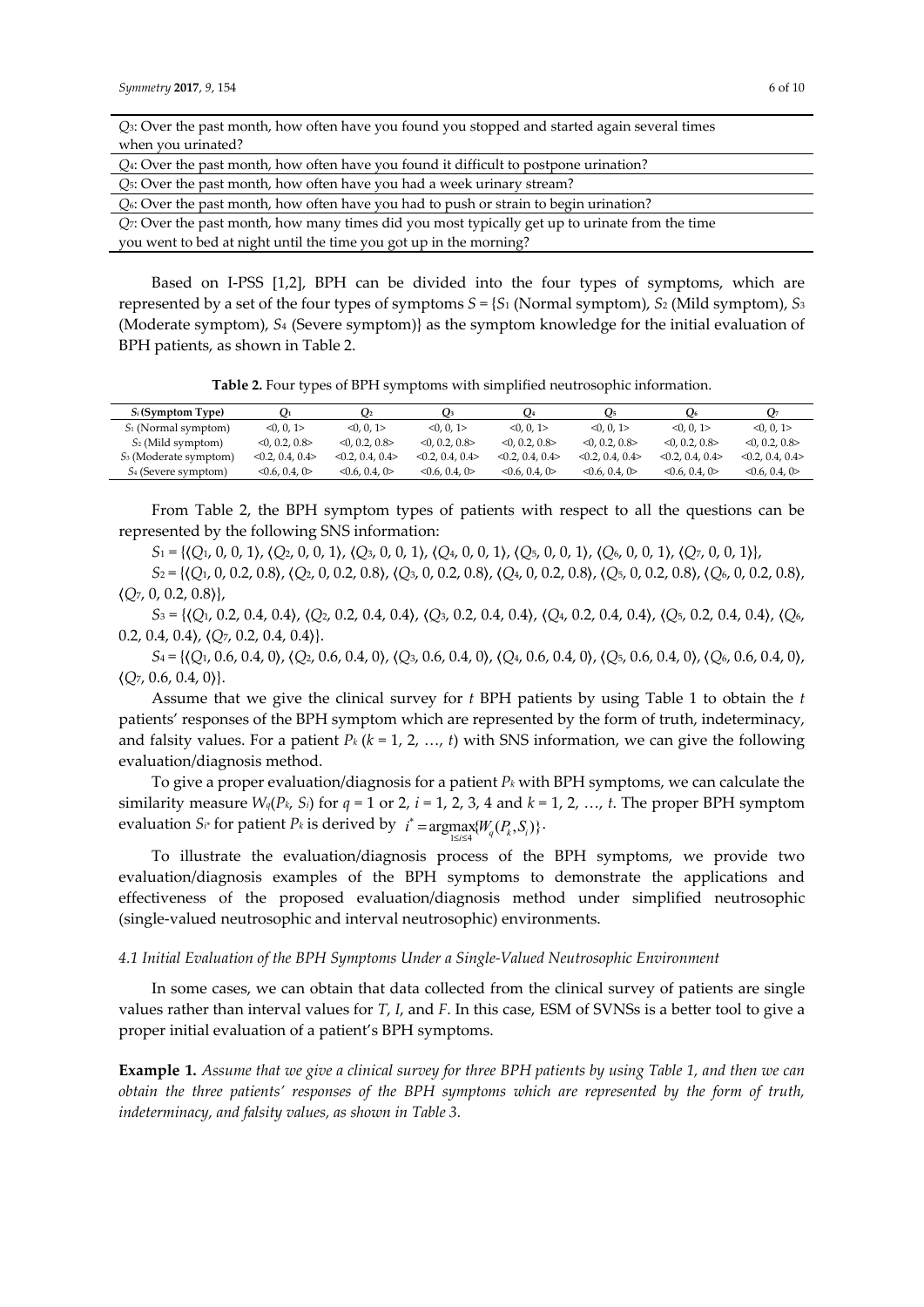|                |     | P <sub>1</sub> |     |     | P <sub>2</sub> |     |     | $P_3$ |     |
|----------------|-----|----------------|-----|-----|----------------|-----|-----|-------|-----|
| Ouestion       | Т   |                | F   | Т   | I              | F   | Т   |       | F   |
| $Q_1$          | 2/5 | 1/5            | 2/5 | 1/5 | 1/5            | 3/5 | 3/5 | 0/5   | 2/5 |
| Q <sub>2</sub> | 2/5 | 2/5            | 1/5 | 2/5 | 1/5            | 2/5 | 3/5 | 1/5   | 1/5 |
| $Q_3$          | 2/5 | 1/5            | 2/5 | 1/5 | 0/5            | 4/5 | 3/5 | 1/5   | 1/5 |
| $Q_4$          | 2/5 | 1/5            | 2/5 | 2/5 | 1/5            | 2/5 | 4/5 | 1/5   | 0/5 |
| $Q_5$          | 3/5 | 2/5            | 0/5 | 1/5 | 2/5            | 2/5 | 3/5 | 1/5   | 1/5 |
| $Q_6$          | 2/5 | 0/5            | 3/5 | 2/5 | 0/5            | 3/5 | 4/5 | 1/5   | 0/5 |
| Q7             | 3/5 | 0/5            | 2/5 | 1/5 | 1/5            | 3/5 | 2/5 | 2/5   | 1/5 |

**Table 3.** The number of BPH symptoms (single values) in the 5 times for three patients.

From Table 3, the BPH symptom responses of the patient  $P_k$  ( $k = 1, 2, 3$ ) with respect to all the questions can be represented by the following SVNS information:

*P*1 = {〈*Q*1, 0.4, 0.2, 0.4〉, 〈*Q*2, 0.4, 0.4, 0.2〉, 〈*Q*3, 0.4, 0.2, 0.4〉, 〈*Q*4, 0.4, 0.2, 0.4〉, 〈*Q*5, 0.6, 0.4, 0.0〉, 〈*Q*6, 0.4, 0.0, 0.6〉, 〈*Q*7, 0.6, 0.0, 0.4〉},

*P*2 = {〈*Q*1, 0.2, 0.2, 0.6〉, 〈*Q*2, 0.4, 0.2, 0.4〉, 〈*Q*3, 0.2, 0.0, 0.8〉, 〈*Q*4, 0.4, 0.2, 0.4〉, 〈*Q*5, 0.2, 0.4, 0.4〉, 〈*Q*6, 0.4, 0.0, 0.6〉, 〈*Q*7, 0.2, 0.2, 0.6〉},

*P*3 = {〈*Q*1, 0.6, 0.0, 0.4〉, 〈*Q*2, 0.6, 0.2, 0.2〉, 〈*Q*3, 0.6, 0.2, 0.2〉, 〈*Q*4, 0.8, 0.2, 0.0〉, 〈*Q*5, 0.6, 0.2, 0.2〉, 〈*Q*6, 0.8, 0.2, 0.0〉, 〈*Q*7, 0.4, 0.4, 0.2〉}.

Assume that the weight of each element  $Q_j$  is  $w_j = 1/7$  for  $j = 1, 2, ..., 7$ . By applying Equation (2), we can obtain the results of the similarity measure between the patient  $P_k$  ( $k = 1, 2,$ 3) and the considered symptom *Si* (*i* = 1, 2, 3, 4), as shown in Table 4.

**Table 4.** Similarity measure values between *Pk* and *Si* with single-valued neutrosophic sets (SVNSs).

|                 | $S_1$                          | S <sub>2</sub> | S <sub>3</sub>              | S <sub>4</sub> |
|-----------------|--------------------------------|----------------|-----------------------------|----------------|
| $W_1(P_1, S_i)$ | 0.4457  0.5460  0.7285  0.6857 |                |                             |                |
| $W_1(P_2, S_i)$ |                                |                | 0.5896 0.7038 0.7814 0.5244 |                |
| $W_1(P_3, S_i)$ |                                |                | 0.3319 0.4406 0.6112 0.7778 |                |

In Table 4, the largest similarity measure indicates the proper evaluation/diagnosis. Therefore, in initial clinical evaluations for the three patients, Patients *P*1 and *P*2 have moderate symptoms, and Patient *P*3 has severe symptoms.

#### *4.2 Initial Evaluation of the BPH Symptoms Under an Interval Neutrosophic Environment*

In some cases, we can obtain that data collected from the clinical survey of patients are interval values rather than single values for *T*, *I*, and *F*, since patients easily express real situations by using the interval values. In this case, ESM of INSs is a better tool to give a proper initial evaluation of the BPH symptoms.

**Example 2.** *Assume that we give the clinical survey for three BPH patients by using Table 1, and then we can obtain the three patients' responses of the BPH symptoms, which are represented by the interval values of T, I, and F, as shown in Table 5.*

**Table 5.** The number of BPH symptoms (interval values) in the 5 times for three patients.

| Ouestion       |            | $P_1$      |            |            | P <sub>2</sub> |            |            | $P_3$      |            |
|----------------|------------|------------|------------|------------|----------------|------------|------------|------------|------------|
|                |            |            | F          |            |                |            |            |            |            |
| $Q_1$          | [2/5, 3/5] | [0/5, 1/5] | [1/5, 2/5] | [1/5, 2/5] | [0/5, 1/5]     | [2/5, 3/5] | [3/5, 4/5] | [0/5, 0/5] | [1/5, 2/5] |
| $Q_2$          | [2/5, 3/5] | [2/5, 3/5] | [0/5, 1/5] | [2/5, 2/5] | [0/5, 1/5]     | [1/5, 2/5] | [3/5, 4/5] | [1/5, 1/5] | [0/5, 1/5] |
| Qз             | [2/5, 3/5] | [1/5, 2/5] | [1/5, 2/5] | [1/5, 2/5] | [0/5, 1/5]     | [3/5, 4/5] | [3/5, 4/5] | [1/5, 2/5] | [0/5, 0/5] |
| Q <sub>4</sub> | [2/5, 3/5] | [0/5, 1/5] | [1/5, 2/5] | [2/5, 3/5] | [1/5, 2/5]     | [0/5, 2/5] | [3/5, 4/5] | [1/5, 2/5] | [0/5, 0/5] |
| Q <sub>5</sub> | [3/5, 4/5] | [1/5, 2/5] | [0/5, 0/5] | [1/5, 2/5] | [2/5, 3/5]     | [0/5, 1/5] | [3/5, 4/5] | [1/5, 2/5] | [0/5, 1/5] |
| Q <sub>6</sub> | [2/5, 3/5] | [0/5, 1/5] | [2/5, 3/5] | [2/5, 3/5] | [0/5, 1/5]     | [2/5, 3/5] | [3/5, 4/5] | [1/5, 2/5] | [0/5, 0/5] |
| Q7             | [2/5, 3/5] | [0/5, 1/5] | [1/5, 2/5] | [1/5, 2/5] | [1/5, 2/5]     | [1/5, 2/5] | [2/5, 3/5] | [2/5, 3/5] | [0/5, 1/5] |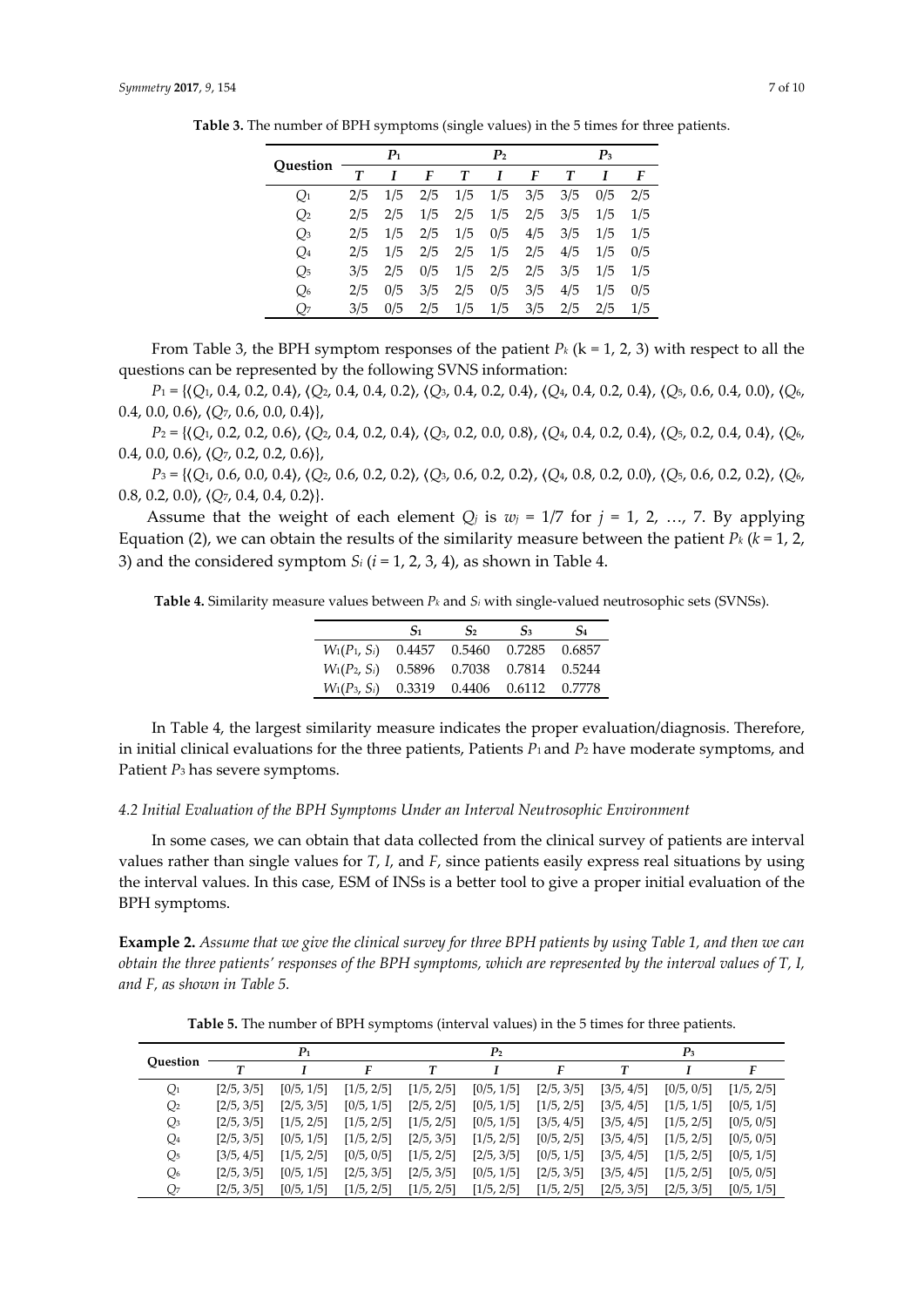From Table 5, the BPH symptom responses of patient  $P_k$  ( $k = 1, 2, 3$ ) with respect to all the questions can be represented by the following INS information:

*P*1 = {〈*Q*1, [0.4, 0.6], [0, 0.2], [0.2, 0.4]〉, 〈*Q*2, [0.2, 0.4], [0.4, 0.6], [0, 0.2]〉, 〈*Q*3, [0.4, 0.6], [0.2, 0.4], [0.2, 0.4]〉, 〈*Q*4, [0.4, 0.6], [0, 0.2], [0.2, 0.4]〉, 〈*Q*5, [0.6, 0.8], [0.2, 0.4], [0, 0]〉, 〈*Q*6, [0.4, 0.6], [0, 0.2], [0.4, 0.6]〉, 〈*Q*7, [0.4, 0.6], [0, 0.2], [0.2, 0.4]〉},

*P*2 = {〈*Q*1, [0.2, 0.4], [0, 0.2],[0.4, 0.6]〉, 〈*Q*2, [0.4, 0.4], [0, 0.2], [0.2, 0.4]〉, 〈*Q*3, [0.2, 0.4], [0, 0.2], [0.6, 0.8]〉, 〈*Q*4, [0.4, 0.6], [0.2, 0.4], [0, 0.4]〉, 〈*Q*5, [0.2, 0.4], [0.4, 0.6], [0, 0.2]〉, 〈*Q*6, [0.4, 0.6], [0, 0.2], [0.4, 0.6]〉, 〈*Q*7, [0.2, 0.4], [0.2, 0.4], [0.2, 0.4]〉},

*P*3 = {〈*Q*1, [0.6, 0.8], [0, 0], [0.2, 0.4]〉, 〈*Q*2, [0.6, 0.8], [0.2, 0.2], [0, 0.2]〉, 〈*Q*3, [0.6, 0.8], [0.2, 0.4], [0, 0]〉, 〈*Q*4, [0.6, 0.8], [0.2, 0.4], [0, 0]〉, 〈*Q*5, [0.6, 0.8], [0.2, 0.4], [0, 0.2]〉, 〈*Q*6, [0.6, 0.8,] [0.2, 0.4], [0, 0]〉, 〈*Q*7, [0.4, 0.6], [0.4, 0.6], [0, 0.2]〉}.

Assume that the weight of each element  $Q_i$  is  $w_j = 1/7$  for  $j = 1, 2, ..., 7$ . By applying Equation (4), we can obtain the results of the similarity measure between Patient *Pk* (*k* = 1, 2, 3) and the considered symptom  $S_i$  ( $i = 1, 2, 3, 4$ ), as shown in Table 6.

**Table 6.** Similarity measure values of between *Pk* and *Si* with interval neutrosophic sets (INSs).

|                                             | $S_1$ | S <sub>2</sub>           | S <sub>3</sub> | S <sub>4</sub> |
|---------------------------------------------|-------|--------------------------|----------------|----------------|
| $W_2(P_1, S_i)$ 0.3956 0.4910 0.6784 0.7164 |       |                          |                |                |
| $W_2(P_2, S_i)$                             |       | 0.4799   0.5831   0.7331 |                | 0.6297         |
| $W_2(P_3, S_i)$ 0.2718 0.3734 0.5741        |       |                          |                | 0.8322         |

In Table 6, the largest similarity measure indicates the proper evaluation/diagnosis. Therefore, in initial clinical evaluations for the three patients, Patients *P*1 and *P*3 have severe symptoms, and Patient *P*2 has moderate symptoms.

#### *4.3 Comparison and Analysis*

For convenient comparison with the common evaluation method [1,2], based on Tables 3 and 5 we only give the BPH symptom responses with the values of *T* (without the values of *I* and *F* in I-PSS) of the patient  $P_k$  ( $k = 1, 2, 3$ ) with respect to all the questions of Examples 1 and 2, which are shown in Tables 7 and 8, respectively. According to the common evaluation method of I-PSS [1,2], where one time means one score in I-PSS [1,2], we can give the clinical initial evaluation results of three patients (*P*1, *P*2, *P*3), which are also shown in Tables 7 and 8, respectively.

**Table 7.** The number of BPH symptoms (single values of *T*) in the 5 times for three patients, where one time means one score in the international prostate symptom score (I-PSS).

|             | $P_1$          |  |                  | P <sub>2</sub> | $P_3$       |          |  |                |
|-------------|----------------|--|------------------|----------------|-------------|----------|--|----------------|
| Question    | $T$ (time)     |  | $\boldsymbol{F}$ | T (time)       | $I \quad F$ | T (time) |  | $\overline{F}$ |
| $Q_1$       | $\overline{2}$ |  |                  |                |             | 3        |  |                |
| Q2          | 2              |  |                  | 2              |             | 3        |  |                |
| Qз          | 2              |  |                  |                |             | 3        |  |                |
| Q4          | 2              |  |                  | 2              |             | 4        |  |                |
| Q5          | 3              |  |                  |                |             | 3        |  |                |
| Q6          | 2              |  |                  | 2              |             | 4        |  |                |
| Q7          | 3              |  |                  |                |             | 2        |  |                |
| Total score | 16             |  |                  | 10             |             | 22       |  |                |
| BPH symptom | Moderate       |  |                  | Moderate       |             | Severe   |  |                |

**Table 8.** The number of BPH symptoms (interval values of *T*) in the 5 times for three patients.

| Question | P1         |             | P <sub>2</sub> |  | $\mathbf{p}_3$     |             |
|----------|------------|-------------|----------------|--|--------------------|-------------|
|          | $T$ (time) | $I \quad F$ | $T$ (time)     |  | $I \tF$ $T$ (time) | $I \quad F$ |
| Q1       | [2, 3]     |             | [1,2]          |  | [3, 4]             |             |
| Q2       | [2, 3]     |             | [2, 2]         |  | [3, 4]             |             |
| Qз       | [2, 3]     |             | [1,2]          |  | [3, 4]             |             |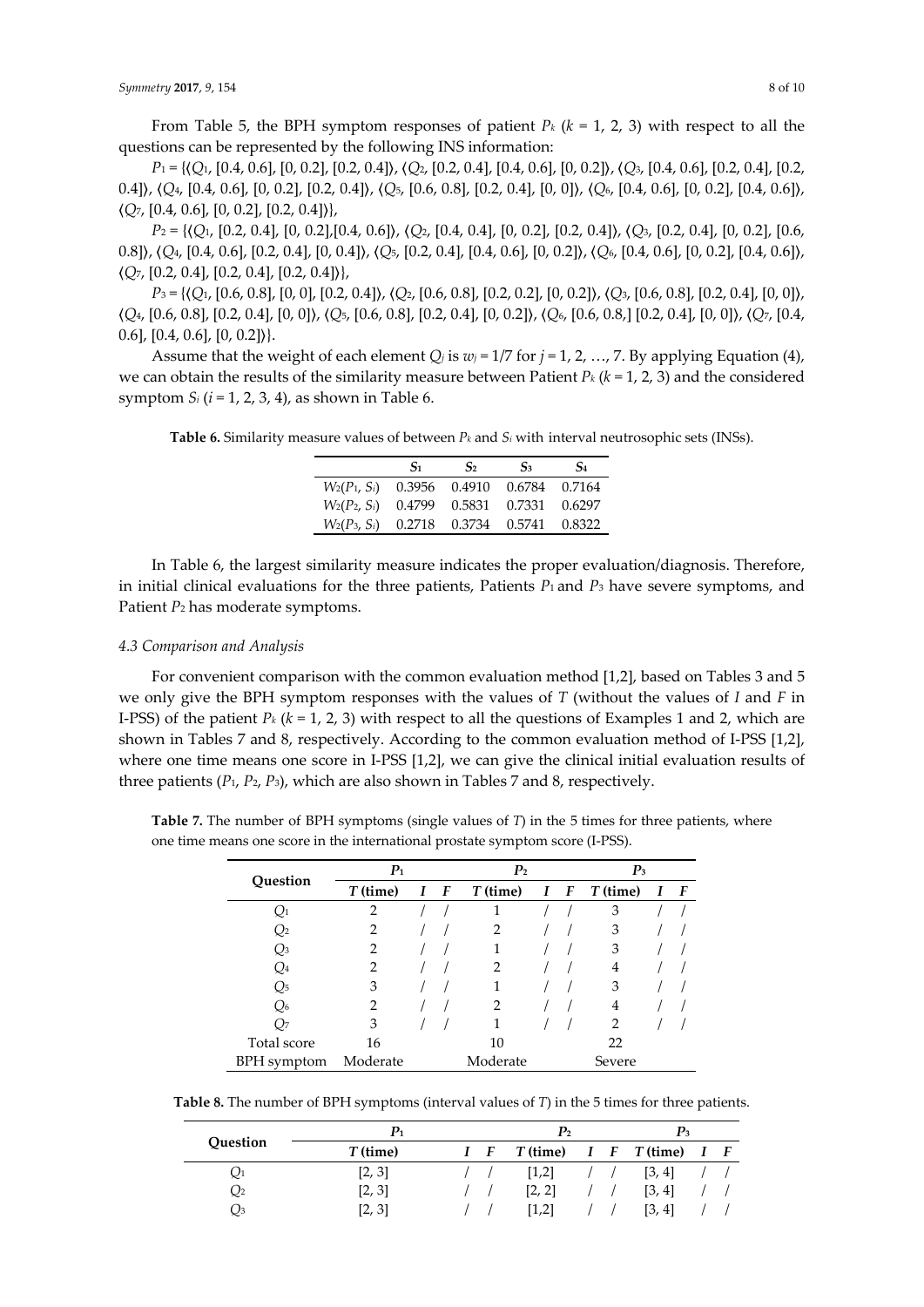| Q <sub>4</sub> | [2, 3]                 |  | [2, 3]   |  | [3, 4]   |  |
|----------------|------------------------|--|----------|--|----------|--|
| Q5             | [3, 4]                 |  | [1,2]    |  | [3, 4]   |  |
| Q <sub>6</sub> | [2, 3]                 |  | [2, 3]   |  | [3, 4]   |  |
| О7             | [2, 3]                 |  | [1,2]    |  | [2, 3]   |  |
| Total score    | [15, 22]               |  | [10, 16] |  | [20, 27] |  |
| BPH symptom    | Moderate and/or severe |  | Moderate |  | Severe   |  |

In Table 7, all the initial evaluation/diagnosis results of Example 1 are the same as the ones of the new evaluation method proposed in this paper. Then, all the initial evaluation/diagnosis results of Example 2 in Table 8 are almost the same as the ones of the new evaluation method, but the evaluation/diagnosis of  $P_1$  is difficult to determine the moderate and/or severe symptoms in the common evaluation/diagnosis method based on I-PSS [1,2]. However, *P*1 has severe symptoms based on the comprehensive evaluation/diagnosis results in this study. Therefore, the diagnosis results of the two examples demonstrate the effectiveness of the proposed diagnosis method under simplified neutrosophic environments.

Compared with the existing initial evaluation method based on I-PSS [1,2], the proposed evaluation method demonstrates their effectiveness and rationality because the developed initial evaluation method with simplified neutrosophic information contains much more evaluation information (truth, indeterminacy, and falsity information) than the existing initial evaluation method based on I-PSS (crisp values) without indeterminacy and falsity information [1,2]. Obviously, the common initial evaluation method based on I-PSS may lose much useful information (indeterminacy and falsity information), resulting in the unreasonable/difficult evaluation and diagnosis distortion for some patients. Therefore, the developed diagnosis method is more suitable and more practical in the initial evaluation of BPH symptoms, is superior to the existing initial evaluation method [1,2], and also shows an advantage in terms of the effectiveness and rationality of the proposed diagnosis method.

## **5. Conclusions**

Based on an exponential function, this paper proposed ESMs of SNSs, including single-valued neutrosophic ESMs and interval neutrosophic ESMs. Then, an initial evaluation/diagnosis method for BPH symptoms was established based on ESMs under a simplified neutrosophic environment. Finally, two illustrative examples of the initial evaluations of BPH symptoms are provided to demonstrate the application and effectiveness of the proposed evaluation method in a simplified neutrosophic setting. The advantage of the evaluation method developed in this paper is that it can deal with medical diagnosis problems with incomplete, uncertain, and inconsistent information, while the existing initial evaluation method [1,2] cannot handle them and may lose much useful information in evaluation process.

In further work, it is necessary to apply ESMs of SNSs to other medical problems, such as medical image processing and medical clustering analysis.

**Acknowledgment:** This paper was supported by the National Natural Science Foundation of China (No. 71471172).

**Author Contributions:** Jun Ye proposed exponential similarity measures (ESMs) between simplified neutrosophic sets (SNSs), including single valued neutrosophic ESMs and interval neutrosophic ESMs; Jing Fu established an initial evaluation/diagnosis method for BPH symptom based on ESMs under a simplified neutrosophic environment and provided two illustrative examples on the initial evaluations of BPH symptom and comparative analysis; we wrote the paper together.

**Conflict of Interest:** The authors declare no conflicts of interest.

#### **References**

1. AUA Practice Guidelines Committee. *American Urological Association Guideline on the Management of Benign Prostatic Hyperplasia*; American Urological Association Education and Research, Inc.: Linthicum, MD, USA, 2003.